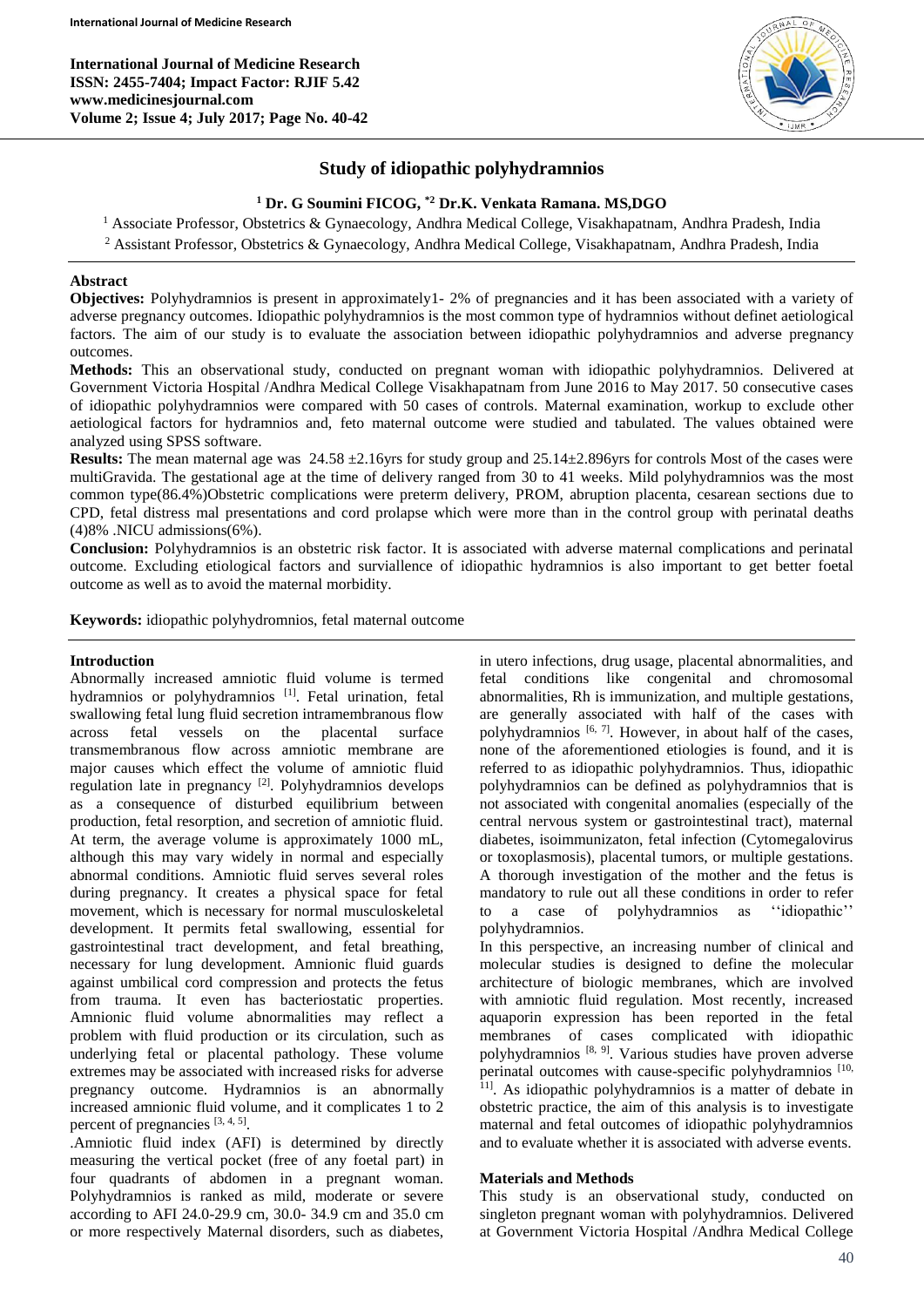Visakhapatnam a territiary care centre, from June 2016 to May 2017. Maternal examination, workup to exclude aetiological factors for hydramnios like fetal congenital anomalies, maternal diabetes, Rhisoimmunisation,twin gestation, TORCH infections. 50 consecutive cases of idiopathic polyhydramnios were compared with 50 cases of controls with normal AFI. Factors like gestational age, maternal obstetric and medical complications, feto maternal outcome were studied These findings were compared by means of the chi(2) test with those of 50 matched control subjects with normal amniotic fluid volume  $\left($  <24 cm) and SPSS software used to analyse data.

#### **Results**

The incidence of hydramnios in our centre is1.7%. Out of them 50 cases of idiopathic polyhydramnios were studied and compared with 50 normal cases with normal AFI as control group. The mean maternal age was  $24.58 \pm 2.167$  yrs for study group and 25.14±2.896yrs for controls. Mild polyhydramnios was the most common type (92.4%) Most of the cases were multiGravida (77.6%)(Table1,2).The gestational age at the time of delivery ranged from 30 to 41 weeks(Table3).Maternal parameters, medical and obstetric complications were studied(Table4).Maternal complications like preterm delivery, PROM, abruptio placenta, cesarean sections due to CPD, fetal distress malpresentations and cordprolapse which were more than in the control group(24%). In polyhydramnios group, the alive and

perinatal death rate was 88%, and 8% respectively. IUD and Still births were 2% and 6% NICU transfers more compared to control group. Perinatal outcome measures of the groups are shown in [\(](https://www.ncbi.nlm.nih.gov/pmc/articles/PMC3831796/table/T2/)Table5). All the case contol comparisons were not statistically significant p value >0.05

|  | <b>Table 1:</b> Distribution of Idiopathic Polyhydramnios in relation to |  |  |
|--|--------------------------------------------------------------------------|--|--|
|  |                                                                          |  |  |

age

|              | <b>Cases</b>  |               | Controls      |               |  |
|--------------|---------------|---------------|---------------|---------------|--|
|              | <b>Number</b> | $\frac{6}{9}$ | <b>Number</b> | $\frac{0}{0}$ |  |
| $< 20$ Yrs.  |               | 26            |               | 22            |  |
| $21-25$ Yrs. | 27            | 54            | 35            |               |  |
| 26-30 Yrs.   |               | 16            |               |               |  |
| $>$ 30 Yrs.  |               |               |               |               |  |
| Total:       |               | 100           |               |               |  |

Chi square value: 4.532 P value: 0.209

There is no significant association ( $p > 0.05$ ) between distribution of age in relation to Polyhydramnios

| <b>Table 2:</b> Distribution of Idiopathic Polyhydramnios in relation to |
|--------------------------------------------------------------------------|
| Gravid status                                                            |

|               | <b>Cases</b>  |               | <b>Controls</b> |               |  |
|---------------|---------------|---------------|-----------------|---------------|--|
|               | <b>Number</b> | $\frac{6}{9}$ | <b>Number</b>   | $\frac{0}{0}$ |  |
| Primigravida  |               | 22            |                 | 34            |  |
| Gravida 2     | 28            | 56            | 26              | 52            |  |
| Gravida $> 2$ |               | 22            |                 | 14            |  |
| Total:        |               |               |                 |               |  |

Chi square value: 2.25 P value: 0.325.There is no significant association ( $p > 0.05$ ) between gravid status and Polyhydramnios

**Table 3:** Distribution of Idiopathic Polyhydramnios in relation to gestation age

|                | <b>Cases</b>  |               | <b>Controls</b> |               |  |
|----------------|---------------|---------------|-----------------|---------------|--|
|                | <b>Number</b> | $\frac{0}{0}$ | <b>Number</b>   | $\frac{0}{0}$ |  |
| $<$ 32 weeks   |               |               |                 |               |  |
| 33 to 36 weeks |               |               |                 |               |  |
| Term           |               | 92            |                 | 92            |  |
| Past dates     |               |               |                 |               |  |
| Total:         |               |               |                 |               |  |

Chi square value: 2.843.P value: 0.241.There is no significant association (p  $> 0.05$ ) between gestational age and Polyhydramnios

**Table 4:** Distribution of Idiopathic Polyhydramnios in relation to Maternal complications

|                                | Cases  |   | Controls |    |
|--------------------------------|--------|---|----------|----|
|                                | Number | % | Number   | %  |
| C.P.D.                         |        |   |          |    |
| PIH                            |        |   |          |    |
| <b>PROM</b>                    |        |   |          |    |
| Breech                         |        |   |          |    |
| <b>Others Mal Presentation</b> |        |   |          | 2  |
| Abruptio Placenta              |        |   |          | 2  |
| Total:                         |        |   |          | 16 |

Chi square value: 6.663.P value: 0.155.There is no significant association ( $p > 0.05$ ) between maternal complications and Polyhydramnios

**Comparison of Caesarean delivery and fetal weight with Student T test**

| Caesarean    | N   | <b>Mean Fetal</b><br>weight $(Kgs)$ | Std.<br><b>Deviation</b> | P value |  |
|--------------|-----|-------------------------------------|--------------------------|---------|--|
| YES          | 1 7 | 2.96                                | .38                      | 0.310   |  |
| NΩ           | 38  | '.01                                | .39                      |         |  |
| --<br>$\sim$ |     | $\sim$ $\sim$                       |                          |         |  |

There is no significant association ( $p > 0.05$ ) when fetal weight is compared in women who underwent CS.

**Table V:** Fetal outcome in Idiopathic Polyhydramnios

|                      | Cases  |     | Controls |    |
|----------------------|--------|-----|----------|----|
|                      | Number |     | Number   | %  |
| Live                 |        |     |          | 96 |
| Dead                 |        |     |          |    |
| <b>NICU</b> Transfer |        |     |          |    |
| Total:               |        | 10C |          |    |

Chi square value: 4.167.P value: 0.125.There is no significant association ( $p > 0.05$ ) between fetal outcome and Polyhydramnios

#### **Discussion**

In our study of 50 cases of idiopathic hydramnios, the mean maternal age was 24.58±2.167yrs. Analysis of our demographic data showed that polyhydramnios was more common in younger women while in the literature it is more common in older women. Biggio et al. found a relationship between idiopathic polyhydramnios and rising maternal age and parity**<sup>12</sup>**Mild polyhydramnios was the most common type (92.4%) It is also reported in previous studies. (Dashe, 2002; Lazebnik, 1999; Pri-Paz, 2012)<sup>[3, 4, 5]</sup>. Most of the cases were multi Gravida (77.6%), similar to other studies. There are conflicting reports in the literature with regard to the association of polyhydramnios with preterm delivery. In our study preterm delivery was 6% lesser than in control group 8%. Similar results were found in some other studies [4, 13] . But some studies Odibo *et al.* [14, 15] found increased preterm and macrosomia. Malpositions like breech,occipito